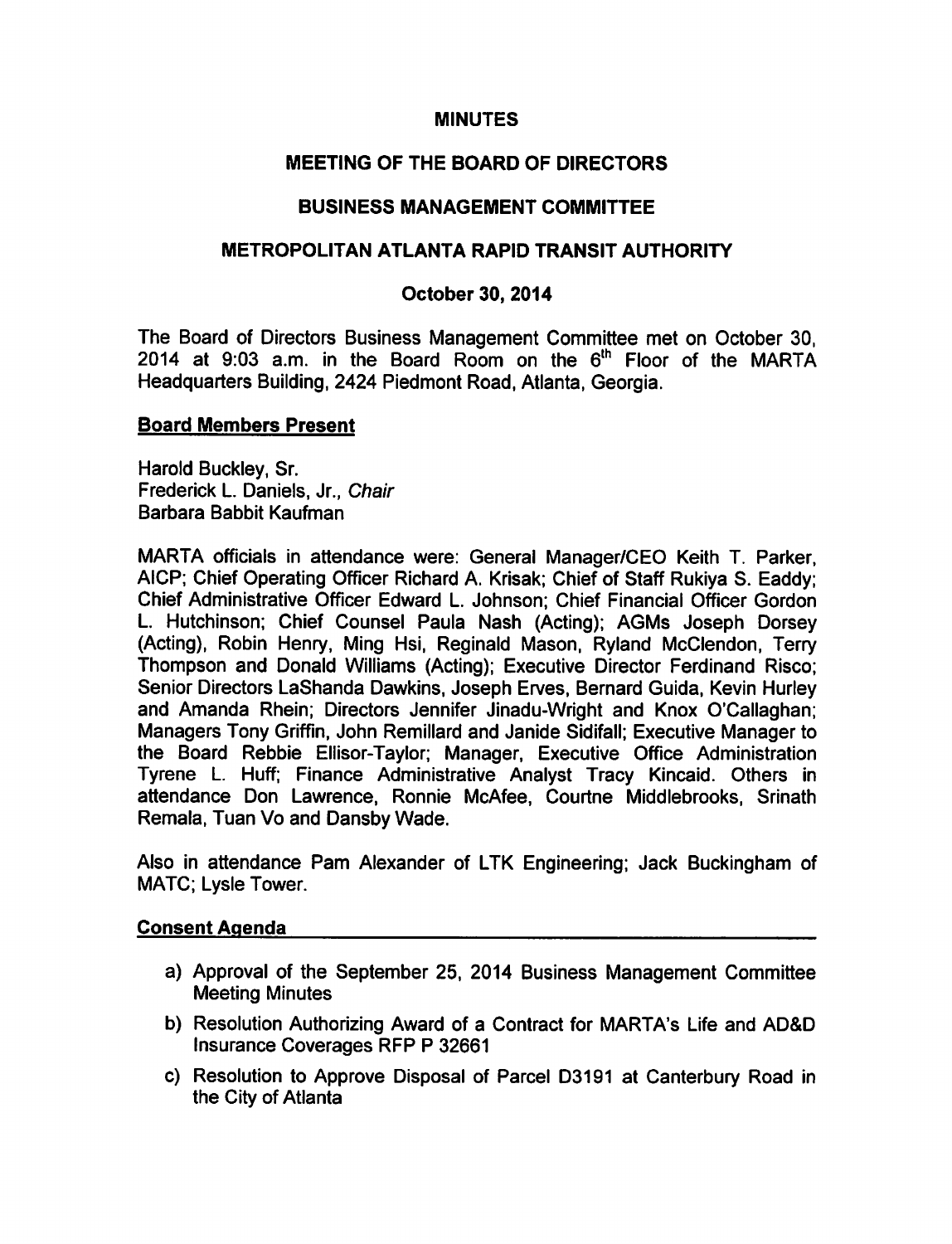d) Resolution to Request Approval to Sell MARTA Parcel D7002, a 3,701 Square Foot Parcel on the West Side of Barfield Road, South of Abemathy Road, Sandy Springs, Fulton County, GA

On motion by Mr. Buckley seconded by Mrs. Kaufman, the Consent Agenda was unanimously approved by a vote of 3 to 0, with 3 members present.

#### individual Agenda

## Resolution Authorizing Additional Funding for AC Traction Motor Overhaul and Repair Services CP B26769

Mr. Erves presented this resolution for Board of Directors' approval authorizing the General Manager/CEO or his delegate to authorize additional funds in the amount of \$1,000,000.00 to provide AC Traction Motor Overhaul and Repair Services. The contract requires additional funding to cover expenses for a four (4) month period from December 2014 through March 2015, at which time a new contract is anticipated to be in place.

This effort will preclude a gap in service and will secure a supply of spares to meet the daily operating requirements of the revenue fleet. Currently, there are no spare traction motors, 38 rail cars are out of service, and 52 traction motors are at the vendor awaiting overhaul with no funding remaining to complete the work. The existing MARTA Rail Car Maintenance motor shop does not have sufficient capacity to meet the demands of traction motor rebuilds.

Mr. Buckley asked if there is a preventative program in place.

Mr. Erves said a check is done at every 15K miles but even at that frequency it cannot be determined when the bearings will fail.

Mr. Daniels asked if there is any way to monitor this.

Mr. Erves said not currently. MARTA noticed the issues in 2002; hired consultant and subsequently changes were implemented. Now the same problem is being seen.

Mr. Buckley asked if MARTA can go back to manufacturer about the problem.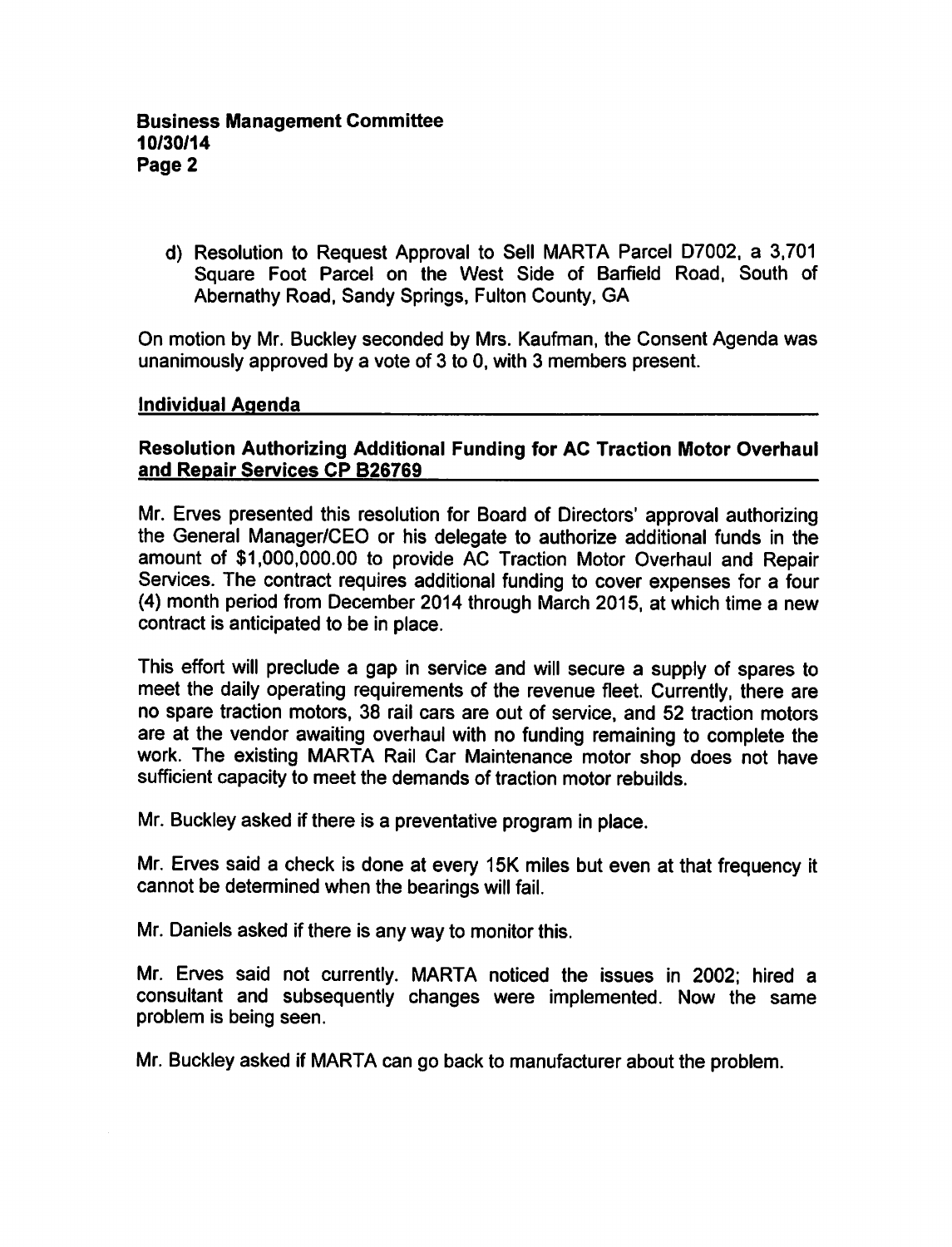Mr. Erves said this is not really a manufacturing issue. It has more to do with the technology.

Mr. Daniels said the problem is keeping this from happening again.

Mrs. Kaufman asked why the manufacturer is not being held responsible.

Mr. Erves said there was a settlement and legally MARTA cannot go back to them for a claim.

On motion by Mr. Buckley seconded by Mrs. Kaufman, the resolution was unanimously approved by a vote of 3 to 0, with 3 members present.

## Resolution Authorizing the Award of a Contract for Procurement of Merchant Credit and Debit Card Processing Contract. RFP P29171

Mr. Hurley presented this resolution for Board of Directors' approval authorizing the General Manager/CEO or his delegate to execute a contract for the procurement of Merchant Credit and Debit Card Processing Services.

Based on the evaluation provided by the Source Evaluation Committee, Staff recommends award to Bank of America Merchant Services LLC. Bank of America Merchant Services LLC is a Bank of America and First Data Corporation contractor/subcontractor relationship. Bank of America is the acquiring and depository bank while First Data Corporation supplies the card processing infrastructure.

Mr. Risco briefed the Committee on the DBE considerations:

The Office of Diversity and Equal Opportunity (DEO) assigned a Disadvantaged Business Enterprise (DBE) goal of 10% on this contract. The Prime Contractor has identified DBE participation at a level of 0%. The inability of the Prime Contractor to directly meet the goal is due to electronic processing utilizing proprietary software and the security components surrounding credit card transactions. Bank of America does have a supplier diversity program but due to the aforementioned items, it prohibits the use of subcontractors for their card service processing. It is clear to DEO that this particular service does not offer any subcontracting opportunities, DBE or otherwise. However, Bank of America has demonstrated sufficient Good Faith Efforts to find areas of opportunity for DBE participation on this procurement. DEO accepts Bank of America's Good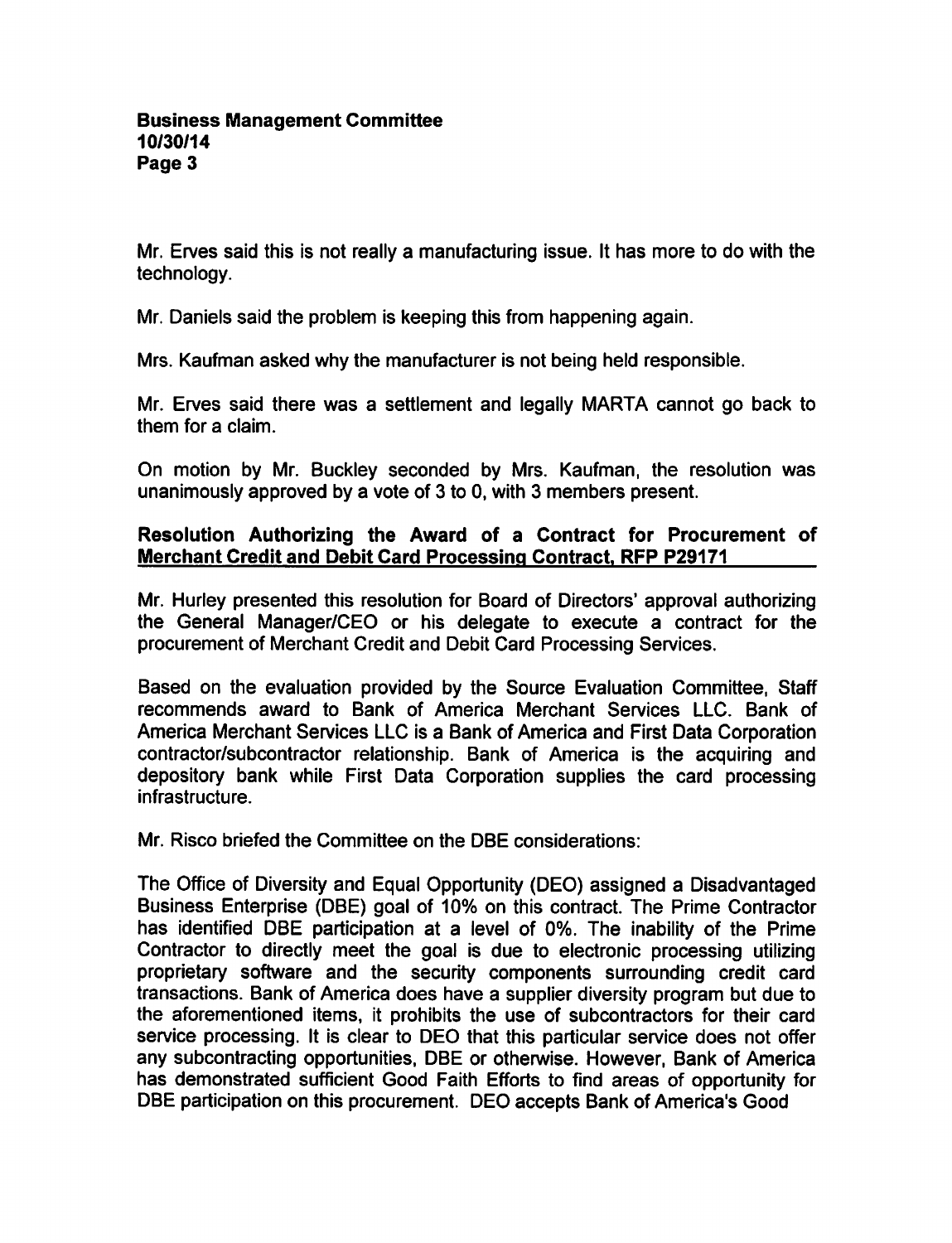Faith Efforts in lieu of DBE participation on this procurement.

On motion by Mr. Buckley seconded by Mrs. Kaufman, the resolution was unanimously approved by a vote of  $3$  to 0, with  $3$  members present.

Mrs. Kaufman asked if MARTA will be able to use Apple Pay.

Mrs. Hsi said not currently  $-$  Apple has not released it to the development community.

## Resolution Authorizing the Award of a Contract for Transit Advertising. RFP P32607

Mr. Griffin presented this resolution for Board of Directors' approval authorizing the General Manager/CEO or his delegate to enter into a contract with CBS Outdoor Group LLC for Transit Advertising.

## Transit Advertising Contractor Market

- CBS Outdoor Group LLC
	- CBS has been providing transit advertising since 1938 (based in New York)
	- Estimated \$300M in transit advertising sales in 2013 with total revenue of S1.3B (billboards)
	- o Major Accounts: New York MTA, Washington D. C. WMATA, Los Angeles LA Metro
- $\triangleright$  Titan Outdoor LLC
	- Titan Outdoor launched in 2001 (based in New York)
	- Estimated \$250M in transit advertising sales
	- Major Accounts: Boston MBTA, Philadelphia SEPTA, Chicago CTA

MARTA Transit Advertising Revenue History

- CBS Outdoor has been MARTA's 2014 transit advertiser since 1979 under multiple names of (i.e. CBS, Viacom, TDI, Winston Network)
- $\triangleright$  CBS Outdoor split from CBS Corp. in June but still has an enterprise value of approximately \$5B
- $\triangleright$  In 2013 CBS generated \$1.3B in revenue (\$300M from transit)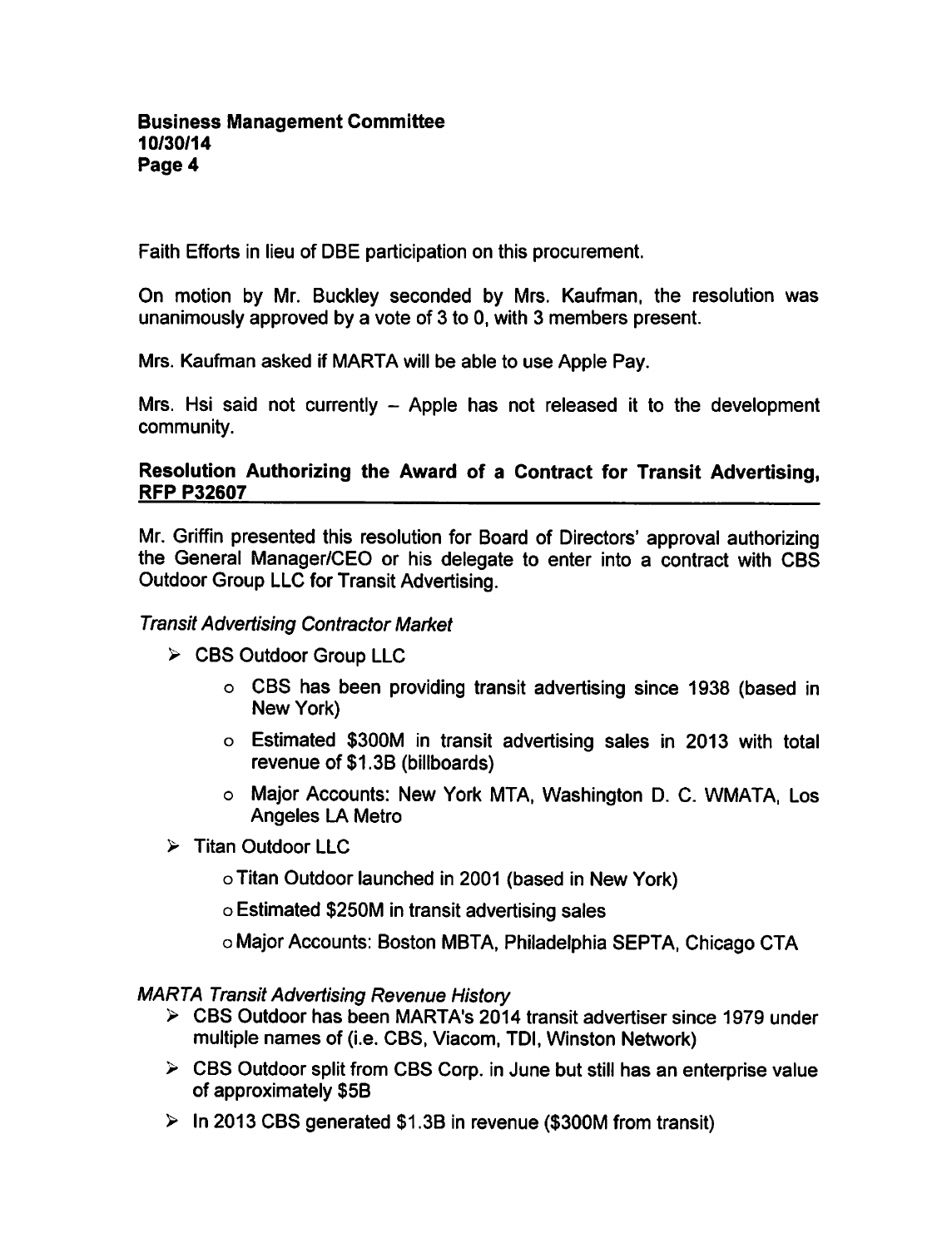## Business Management Committee 10/30/14 Page 5

CBS Alcohol Revenue Projections

- $\triangleright$  CBS Estimates
	- $o$ 2014 \$215K
	- $\circ$  2015 \$300K
	- $\circ$ 2016 \$500K
	- $o$ 2017 \$700K
	- $\circ$ 2018 \$800K
	- $\circ$  2019 \$900K
- 2014 CBS Alcohol Advertising Sales (April thru Sept.): \$176K
- $\triangleright$  Complaints: 42 utilizing the same form letter "Alcohol Justice" (only 4 of 42 from Georgia) all but two received June during 20th - 28th
- $\triangleright$  Recommendation: Allow alcohol advertising for the new contract commencing January 1, 2015

## Proposed Revenue

- $\triangleright$  Five Year Minimum Guarantee \$17.12M/avg. \$3.42M/yr.
- $\triangleright$  Revenue Two Year option (if Exercised) \$7.571 M/avg. \$3.78M/yr.
- $\geq$  Total Seven Year Revenue \$24.691 Million
- $\geq$  MARTA's Commission Percentage 65%

Mrs. Kaufman and Mr. Daniels expressed concern about the Minimum Guarantee and revenue projections.

Mr. Parker said MARTA will have another conversation with CBS and follow up with the Board at the November 6<sup>th</sup> Work Session.

On motion by Mrs. Kaufman seconded by Mr. Buckley, the resolution was unanimously approved by a vote of 3 to 0, with 3 members present.

### Briefing - FTA TOD Planning Grant Opportunity with DeKalb County for I-20 East Corridor

Mr. O'Callaghan and Ms. Sidifall briefed the Committee on MARTA's proposed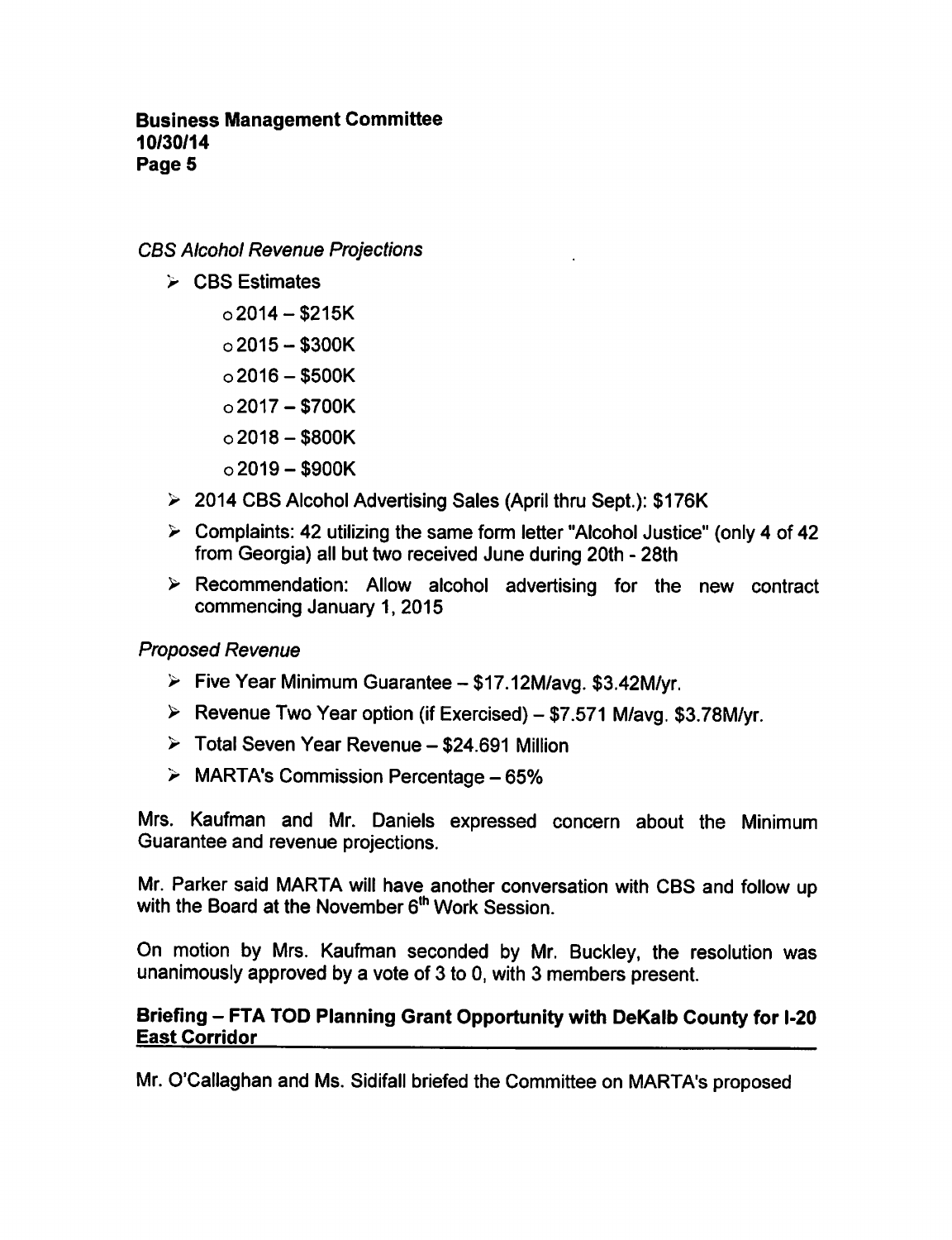application, in partnership with DeKalb County, for a FTA Transit-Oriented Development (TOD) Planning Grant for the I-20 East Corridor.

## Introduction and Background

- $\triangleright$  New MAP-21 Pilot Grant Program augments FTA's Fixed Guideway Capital Investment Grants Program
- $\triangleright$  Purpose Fund comprehensive TOO-related planning for a transit capital project corridor
- $\triangleright$  Associated with new fixed guideway/core capacity projects that will be seeking funding from FTA's Capital Investment Grants Program

# FTA Grant Criteria

- Comprehensive Corridor Based Planning
- $\triangleright$  Limited to project corridors already in NEPA or Engineering/Development Phase
- $\triangleright$  Substantial Local Partnership Required
- $\triangleright$  Private Sector Participation/Involvement
- $\triangleright$  Priority given to Corridors with:
	- Significant challenges related to TOO Planning/ low levels of existing development; or
	- Where cost of planning work to overcome these challenges exceeds what might be readily available locally
- $\triangleright$  Encourages strategies to support affordable housing and that address potential residential/commercial displacement

## Grant Criteria: Funding

- $\triangleright$  Between \$250K-\$2M per Grant Award
- $\triangleright$  Cost Sharing
	- Federal Share: 80%  $\bullet$
	- Local Share: 20%  $\bullet$  .
- $\geq$  \$20M available nation-wide
- $\triangleright$  Increased priority given for committed Local funding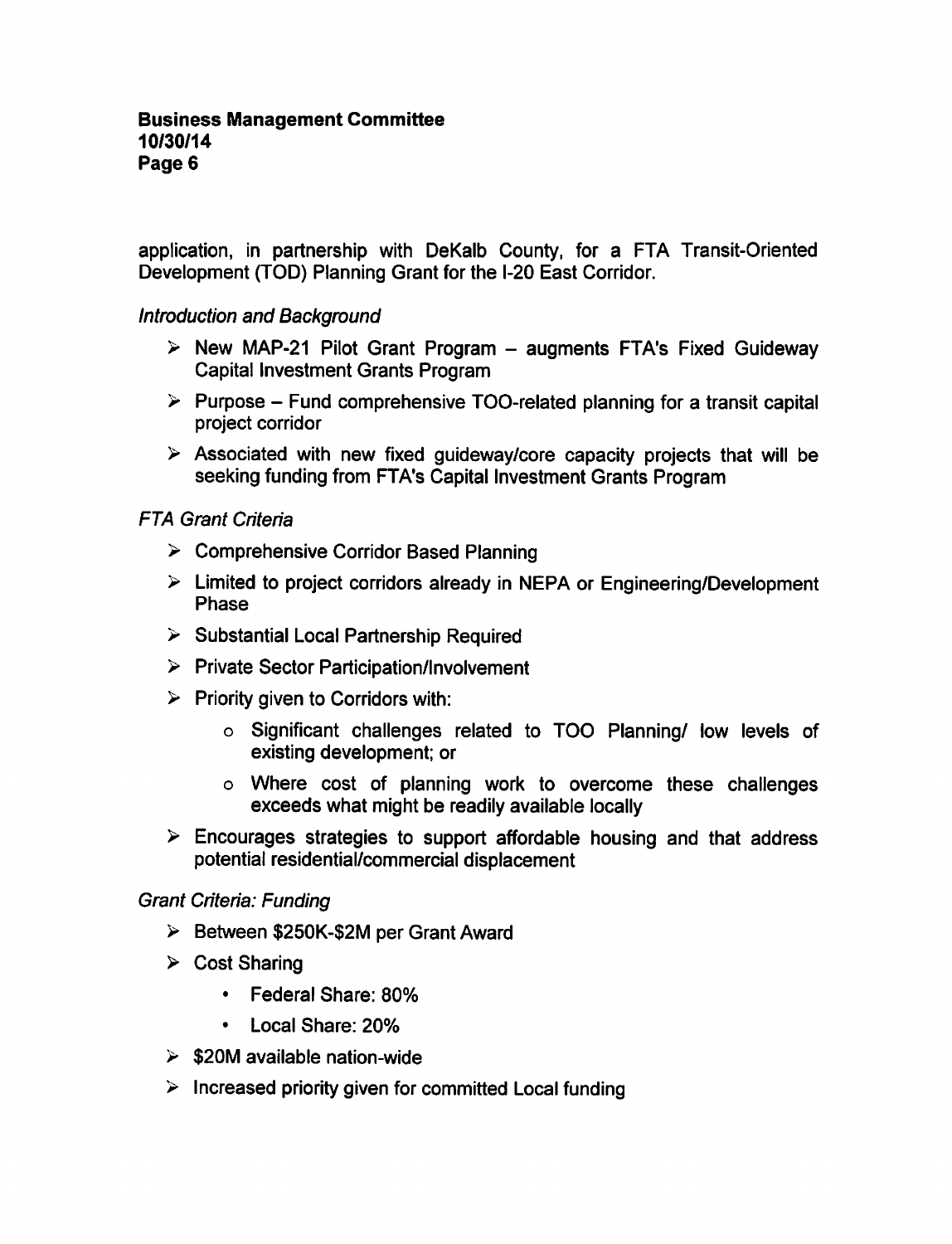### Business Management Committee 10/30/14 Page 7

Prospective Planning Grant- Corridor: 1-20 East Heavy Rail Transit (HRT)

- $\triangleright$  1-20 East (now in NEPA Phase) is the only MARTA Expansion Corridor meeting FTA Eligibility Criteria
- Local/DeKalb County Support
- $\triangleright$  Builds upon existing regional/local plans
- $\geq$  Planning work funded by this grant would better position I-20 East capital project to compete for future FTA New Starts funding
- Would address entire HRT corridor (Indian Creek-Stonecrest)

# Partnership with DeKalb County

- $\geq$  Grant Proposal contingent upon significant support from DeKalb County
	- o Submittal of application contingent upon DeKalb providing at least 50% of the Local Match
	- Office of the Interim CEO
	- DeKalb County Planning
	- Chamber of Commerce/CIDs/Corridor Businesses/Alliances

## Grant Project Deliverables

- $\triangleright$  Strategic Plan for implementing Transit Oriented Development (TOD) in the 1-20 East Corridor
- $\triangleright$  Focus on following key areas:
	- Economic Development
		- $\blacksquare$ Tools to encourage TOD implementation such as land banking, value capture, and development financing
		- Creation of a Tax Allocation District to leverage private sector and federal support to fund public infrastructure and amenities which drive economic development
		- Strategies to: spur quality job creation and investment throughout the 1-20 East corridor; foster new partnerships between the public and private sectors and business and non-profit communities; to accelerate investments in transit and TOO
	- Equity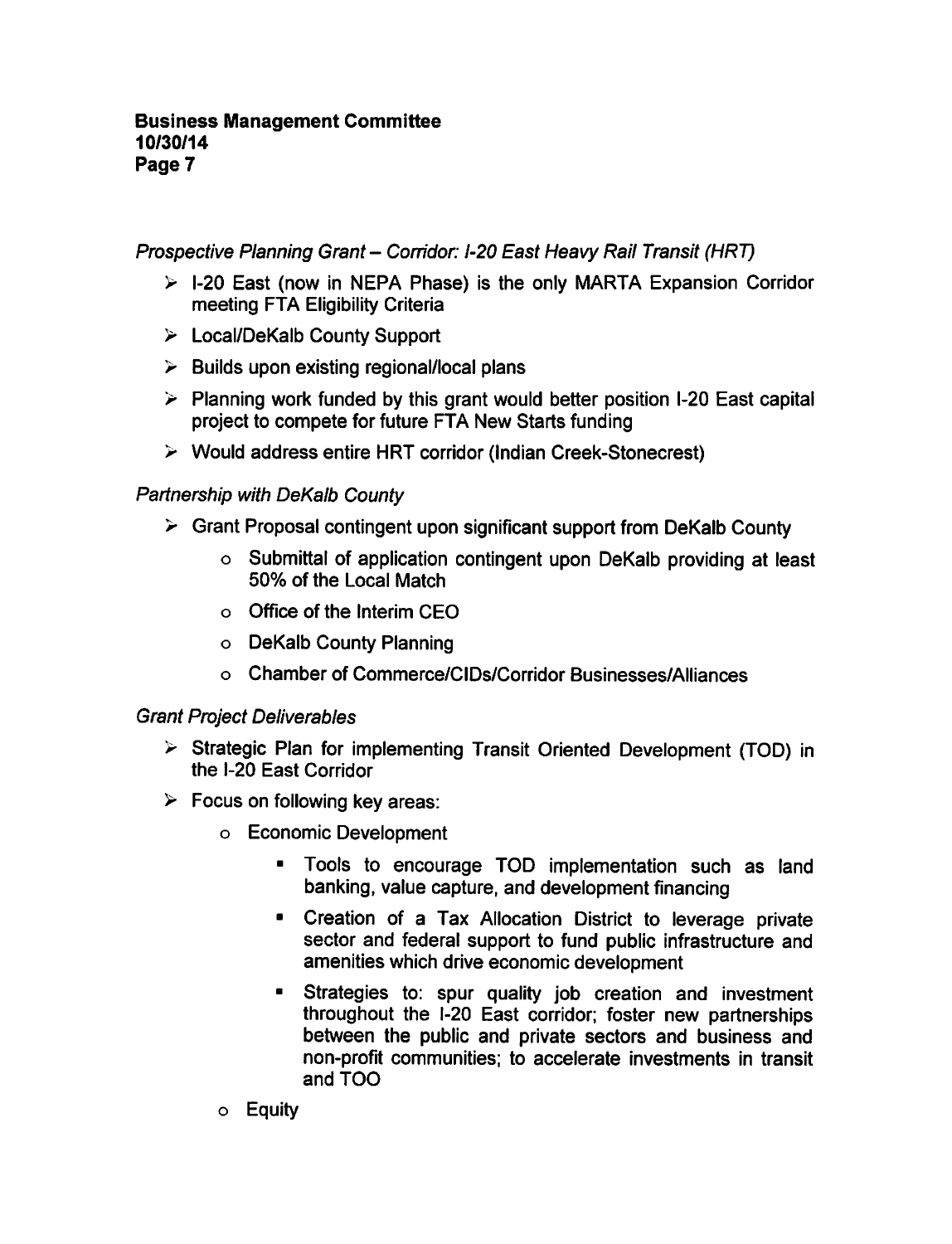- Policies to reduce the cost of living through the creation of transit-accessible mixed income neighborhoods which include sustainable affordable housing
- Initiatives to improve access to job centers, education/professional development opportunities, essential services, fresh foods and healthcare
- Community outreach and education to promote understanding of equitable TOD; gain community support for proposed policies and recommendations
- Mobility Improvements
	- Initiatives to improve multimodal access to transit stations, increase ridership and increase transit access for pedestrians and bicyclists
- Land Use/Zoning
	- Review of existing zoning and land use to ensure alignment with MARTA's TOD Guidelines
	- Corridor development policies and station development plans, a proposed timeline and recommended financing strategies for the plans

# Proposed Grant Budget

- $\triangleright$  Federal Share: (80%) \$1.6M
- $\geq$  Local Match: (20%) \$0.4M\*
- Total Cost: \$2M

\*Local Match to be shared between DeKalb County and MARTA, as well as potential Private Sector Contributions; DeKalb to provide at least one-half (est. \$200K) of the 20% Local Matching Share

## Schedule and Next Steps

- $\triangleright$  Proposals due to FTA 11/3/14
- $\triangleright$  FTA Notification of Grant Award January 2015
- $\triangleright$  Period of Performance not to exceed 24 months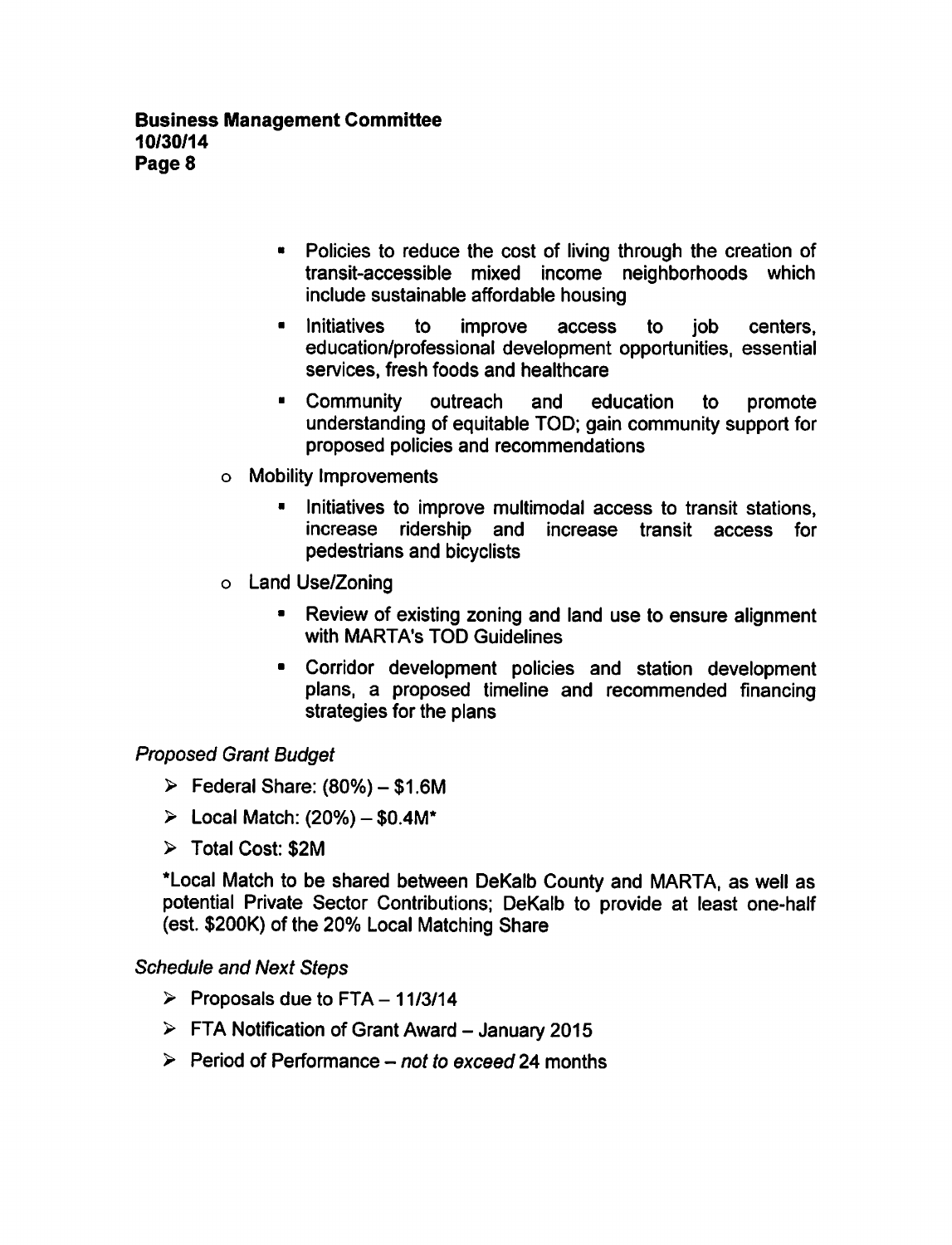Mr. Daniels disclosed that he is Chairman of the East Metro CID and therefore has a vested interest in this project. He added that he has spoken to Commissioner May and the concern is constituents of DeKalb County not having realistic expectations. MARTA needs to clearly communicate what the end product will be.

Ms. Sidifall said this effort will look at redevelopment and any initiatives that will support that.

Mr. Daniels said the Authority needs to state what it is not.

Ms. Sidifall said it will not support rail.

### Briefing - FY2015 August Budget Variance Analysis and Performance **Indicators**

Mr. Hutchinson briefed the Committee on the August 2014 Financial Highlights and KPIs.

- $\ge$  August was a strong financial month  $-$  \$2.2M surplus and \$2.9M better than budget
- $\triangleright$  There were no significant changes on the Expense side
- $\triangleright$  Salaries remain positive though the Authority still has vacancies
- $\triangleright$  Overtime is still an issue the Authority is aggressively working to bring that down
- $\triangleright$  There were some timing issues but no unusual budget variances
- $\triangleright$  Year-to-Date (YTD) performance is \$6.9M better than budget with a \$5.6M profit
- $\triangleright$  Sales Tax will likely run negative but Ad Valorem Tax is expected to offset the Sales Tax issue
- $\triangleright$  Passenger Revenue is running higher than budgeted
- $\triangleright$  YTD expenses show the effect of vacancies MPD (MARTA Police) have been hiring and overtime is expected to level out
- $\geq$  Sales Tax requirement at 40.5% put the Authority in a good position  $$ under use of FY15 Sales Tax receipts came in at \$5.6M
- $\triangleright$  Combined Sales and Ad Valorem Tax is above budget